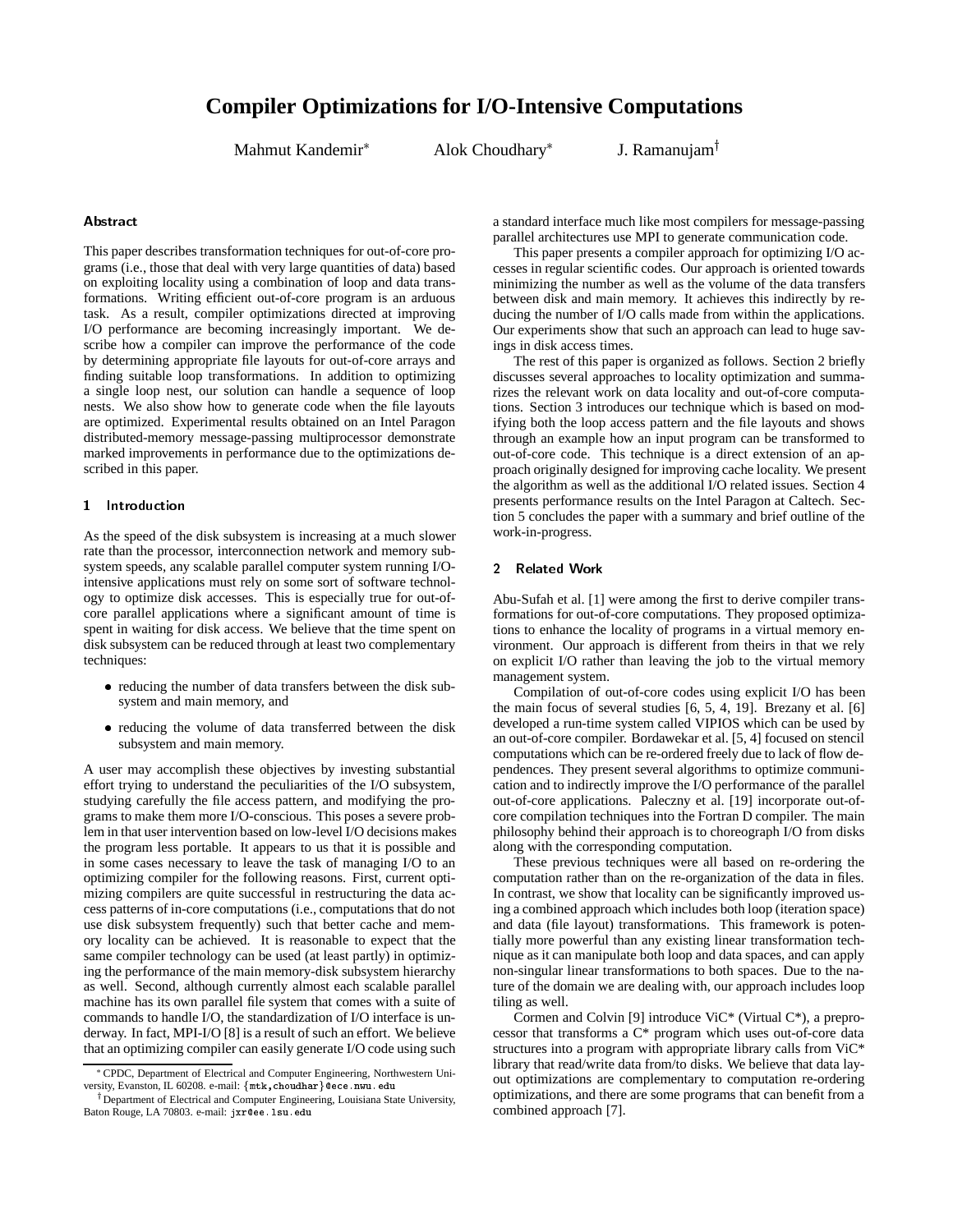### 2.1 Data Locality Optimizations

Several techniques exist for optimizing data locality in loop nests. In general, these techniques can be divided into three categories: (a) Techniques based on loop transformations alone; (b) Techniques based on data transformations alone; and (c) Techniques based on combined loop and data transformations.

#### Techniques Based on Loop Transformations

These approaches attempt to improve locality characteristics of programs by modifying the iteration space traversal order. The extent of this modification maybe an important factor in determining the locality behavior of the program. The work in this category can be grouped into two sub-categories described below:

Non-singular Linear Loop Transformations: These transformations can be expressed using square non-singular matrices, called loop transformation matrices. A loop transformation should observe all data dependences [24] in the program. Apart from this, some approaches also require the loop transformation matrix to be of a specific form. The most widely used form is the permutation matrix [24]. This matrix contains only a single <sup>1</sup> in each row and each column; the remaining entries are all zero. Using this transformation matrix, an optimizing compiler can interchange the order of two loops in a loop nest in an attempt to improve spatial and/or temporal locality. A more comprehensive group includes unimodular transformation matrices. A unimodular matrix is an integer matrix with a determinant  $\pm 1$ . An important characteristic of a unimodular transformation is that it preserves the volume of the iteration space. Li [16] and Ramanujam [20] show how to generate code when a loop nest is transformed using a general non-singular transformation matrix. In principle, the more general the loop transformation matrix is, the more loop nests can be handled with it and also the more difficult to generate code.

Iteration Space Tiling: In its general form tiling decomposes each loop in a loop nest into two loops [24, 23]. The outer loop is called the *tile loop* whereas the inner loop is referred to as the *element loop.* Then the tile loops are hoisted into upper levels in the nest whereas the element loops are positioned inside. Typically, the trip count (number of iterations) for the element loops is chosen such that the amount of data accessed for an execution of all the iterations of the element loops fit in the fastest level of the memory hierarchy. Tiling can be used as a complementary solution along with linear loop transformations. A suggested approach is first to use linear loop transformations to optimize locality and then use tiling to further improve it [17]. Wolf and Lam [23] use unimodular loop transformations and then apply tiling to the loops which carry reuse. Li [16] present a framework where general square loop transformation matrices are used. He also illustrates how to generate the optimized code automatically. McKinley at al. [17] present a locality optimization algorithm which uses loop permutation, distribution, and fusion. None of these approaches [23, 16, 17] consider layout optimizations. Since a loop transformation may not be able to exploit locality for all the arrays referenced in the nest, it may result in sub-optimal performance.

#### Techniques Based on Data Transformations

These techniques focus on modifying layouts of multi-dimensional arrays rather than modifying the loop access patterns. As before, the extent of this modification is the main factor which distinguishes between different approaches. The most important category is dimension re-ordering (or dimension re-indexing). This consists of dimension-wise layout transformations (e.g., converting layout of

a two-dimensional array from column-major to row-major). In this category, the layout of a multi-dimensional array is seen as a nested traversal of its dimensions in a pre-determined order. Fortunately, these types of transformations can handle a large set of access patterns found in scientific applications. The second category consists of general data transformations that can be expressed by square non-singular transformation matrices. Using these transformations, an optimizing compiler can convert, for example, a column-major layout to a diagonal layout, if doing so improves spatial locality. An important difference between this and dimension re-ordering is that the former may cause some increase in the amount of the space allocated to the array. The last category in data transformations are blocked layouts. Anderson et al. [2] show that blocked layouts can be useful in optimizing locality for distributed-shared-memory multiprocessors.

Recently researchers have investigated the use of data transformations. Kandemir et al. [12], O'Boyle and Knijnenburg [18], and Leung and J. Zahorjan [15] use general data transformations to improve spatial locality. In [12], the explicit layout representations are used whereas in [18] the primary focus is on how to generate the optimized code given a data transformation matrix. Leung and Zahorjan [15] concentrate more on minimizing extra space consumption when array layouts are modified. The main limitation of data transformations is that they cannot optimize temporal locality directly, and a layout transformation impacts all the nests that access the array in question.

### Techniques Based on Combined Loop and Data Transfor mations

These techniques apply both loop and data transformations for optimizing locality. Both transformations may be of different extents. In principle, the most general transformations are non-singular loop and data transformations. The work on integrated loop and data transformations is relatively new. Cierniak and Li [7] use both loop and data transformations for optimizing locality. Their loop transformation matrices can contain only <sup>1</sup>s and <sup>0</sup>s, and their data transformations are dimension re-ordering. Kandemir et al. [11] also use dimension re-ordering for array layout transformations. However, their loop transformations use general non-singular matrices and cover a larger search space than the approach given in [7]. In [13] Kandemir et al. proposed an integrated optimization approach that uses general non-linear loop and data transformations for optimizing data locality. In this paper we use that algorithm for optimizing out-of-core computations.

### 3 Our Approach

In this section we present a compiler-directed approach that employs both loop and data transformations. Our loop and data transformation matrices are non-singular square matrices. To the best of our knowledge, this is the most general framework that uses *linear* transformations for optimizing locality in I/O-intensive codes. Another important characteristic of our approach is that we optimize locality globally, i.e., for several loop nests simultaneously.

Our objective is to optimize the I/O accesses of out-of-core applications through compiler analysis. Since the data sizes in these applications may exceed the size of main memory, data should be divided into chunks called *data tiles*, and the program should operate on one chunk (from each array) at a time that is brought from disk into memory. When the operation on this chunk is complete, the chunk should be stored back on disk (if it is modified). In such applications, the primary issue is to exploit the main memory–disk subsystem hierarchy rather than cache–main memory hierarchy; that is, a data tile brought into memory should be reused as much as possible. Also the number of I/O calls required to bring the said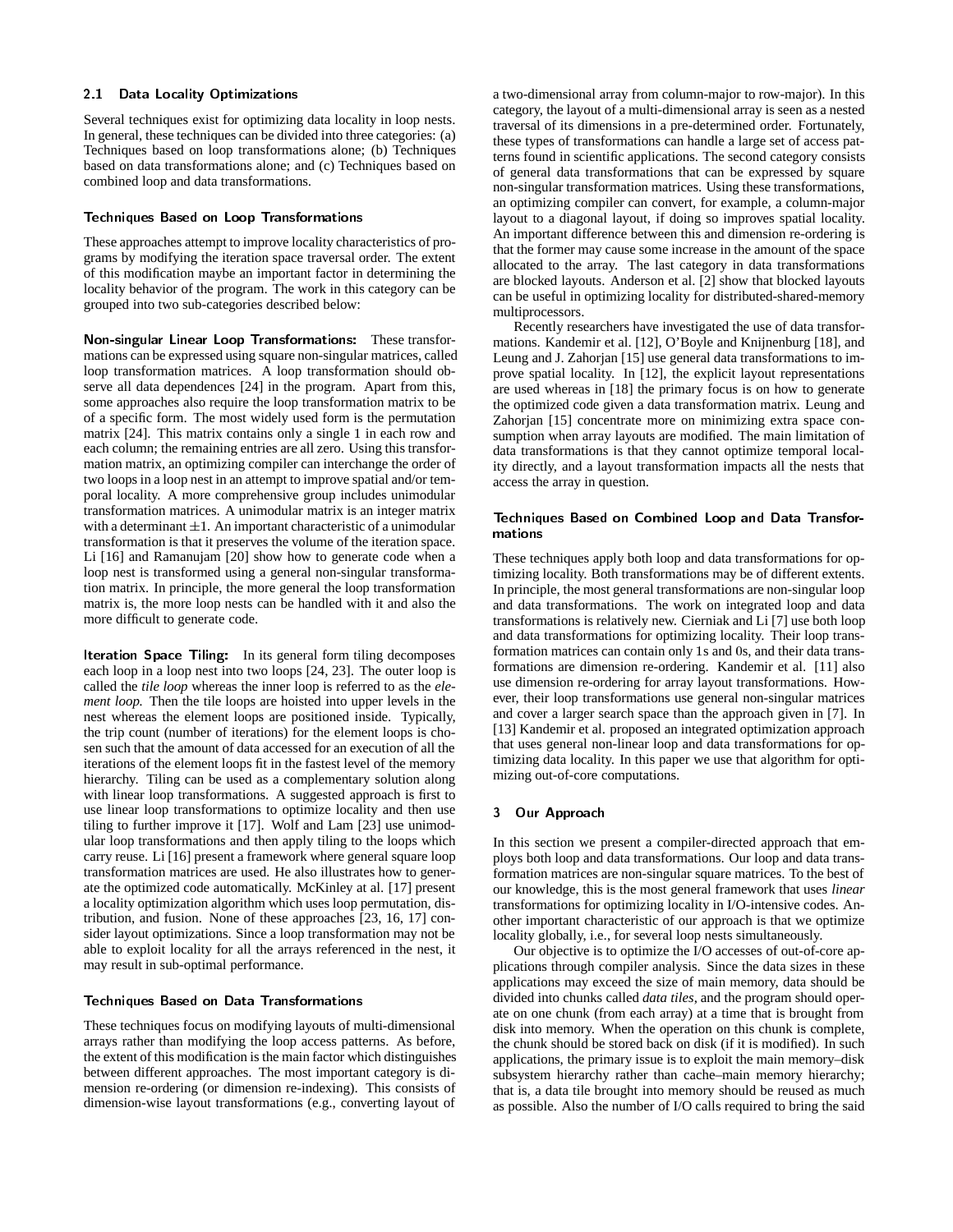data tile into memory should be minimized. Note that the latter problem is peculiar to I/O-intensive codes.

Notice that the necessity of working with data tiles implies that loop tiling should be used. Thus, tiling, which is an optional optimization for in-core computations, is a "must" for out-of-core programs. Given a series of loop nests that access (possibly different) subsets of out-of-core arrays declared in the program, our optimization strategy proceeds as follows:

- **(1)** Transform the program into a sequence of independent loop nests using loop fusion, distribution, and code sinking.
- **(2)** Build an *interference graph* and identify the *connected components*. The interference graph is a bipartite graph  $(V_n, V_a, E)$ where  $V_n$  is the set of loop nests,  $V_a$  is the set of arrays, and  $E$  is the set of edges between loop nodes and array nodes. There is an edge  $e \in E$  between  $v_a \in V_a$  and  $v_n \in V_n$  if and only if  $v_n$  references  $v_a$ .
- **(3)** For each connected component:
	- **(3.a)** Order the loop nests according to a *cost* criterion using profile information.
	- **(3.b)** Optimize the most costly nest using only data transformations and then tile this nest.
	- **(3.c)** For each of the remaining nests in the connected component (according to their order):
		- **(3.c.a)** Optimize the nest using loop and data transformations taking the file layouts found so far into account and then tile the nest.
		- **(3.c.b)** Propagate the file layouts found so far to the remaining nests.

A few points need to be noted. First, our method of tiling a nest for out-of-core computations is different from the traditional tiling used to exploit cache locality. We will discuss this issue in detail later on in this paper. Second, the loop transformations found should preserve the data dependences in the program. We ensure this by using Bik and Wijshoff's completion technique [3]. Third, a data transformation in its most general form can increase the space requirements of the original array. This is because of the requirement in conventional languages that arrays have a rectilinear shape. While in in-core programs this extra space may not be an issue, in out-of-core computations, this may not be the case. Later on in the paper we also discuss how we alleviate this problem to some extent.

Figure 1 illustrates using an example how Steps (1) and (2) of the optimization strategy works. The original program on the left part of the figure consists of a sequence of two imperfectly nested loop nests. Within the loop nests are the names of the arrays accessed separated by commas. All arrays are assumed to be out-ofcore and reside in files on disk(s). As a first step, the compiler transforms these loop nests to a sequence of perfectly nested loops using a combination of loop fusion, loop distribution, and code sinking [24]. In this example, we assume that this can be achieved using loop fusion for the first imperfectly nested loop nest and using loop distribution for the second. In the next step, the compiler builds an interference graph, and runs a connected component algorithm on it. The two connected components shown in the figure correspond to two program fragments which access disjoint sets of arrays. The first fragment accesses arrays  $U, V$ , and  $W$  whereas the second one accesses arrays  $X$  and  $Y$ . Since connected components do not have a common array, the rest of the approach can operate on a single connected component at a time.



Figure 1: Example application of file locality optimization algorithm.

### 3.1 Motivation

In this subsection we illustrate through an example why a combined approach to locality is required. Consider the following program fragment assuming that the arrays are out-of-core and the default file layout is *column-major* for all arrays. For example, this fragment may correspond to the first connected component in Figure 1.

$$
do \, i = 1, N
$$
  
\n $do \, j = 1, N$   
\n $U(i,j) = V(j,i) + 1.0$   
\nend do  
\nend do  
\n $do \, i = 1, N$   
\n $do \, j = 1, N$   
\n $V(i,j) = W(j,i) + 2.0$   
\nend do  
\nend do  
\nend do

An approach based on linear loop transformations alone (e.g., [16], [17]) cannot optimize spatial locality for both arrays in the first nest as there are spatial reuses in orthogonal directions. The same is true for the second nest also. Therefore, two out of four references will go unoptimized. An approach based on linear data transformations alone, on the other hand, (e.g., [12], [18]) can select row-major layout for  $U$  and column-major layout for  $W$ . Since there are conflicting layout requirements for array  $V$ , one of the references will be unoptimized. The approach discussed in this paper proceeds as follows. Assuming that the first nest is costlier than the second, it first focuses on this nest and (using data transformations) selects row-major layout for  $U$  and column-major layout for V. Then it moves to the second nest. Since the layout for  $V$  has already been determined, it takes this into account and interchanges the loops so that the locality for array  $V$  will be good assuming column-major layout. This new loop order imposes array accesses along the rows of array  $W$ ; consequently, our approach selects rowmajor layout for this array. To sum up, using a combination of loop and data transformations we are able to optimize locality for all the references in this program fragment.

#### 3.2 Technical Details

#### 3.2.1 Hyperplanes and array layouts

Our approach uses a simple linear algebra concept called a *hyperplane.* We focus on programs where array subscript expressions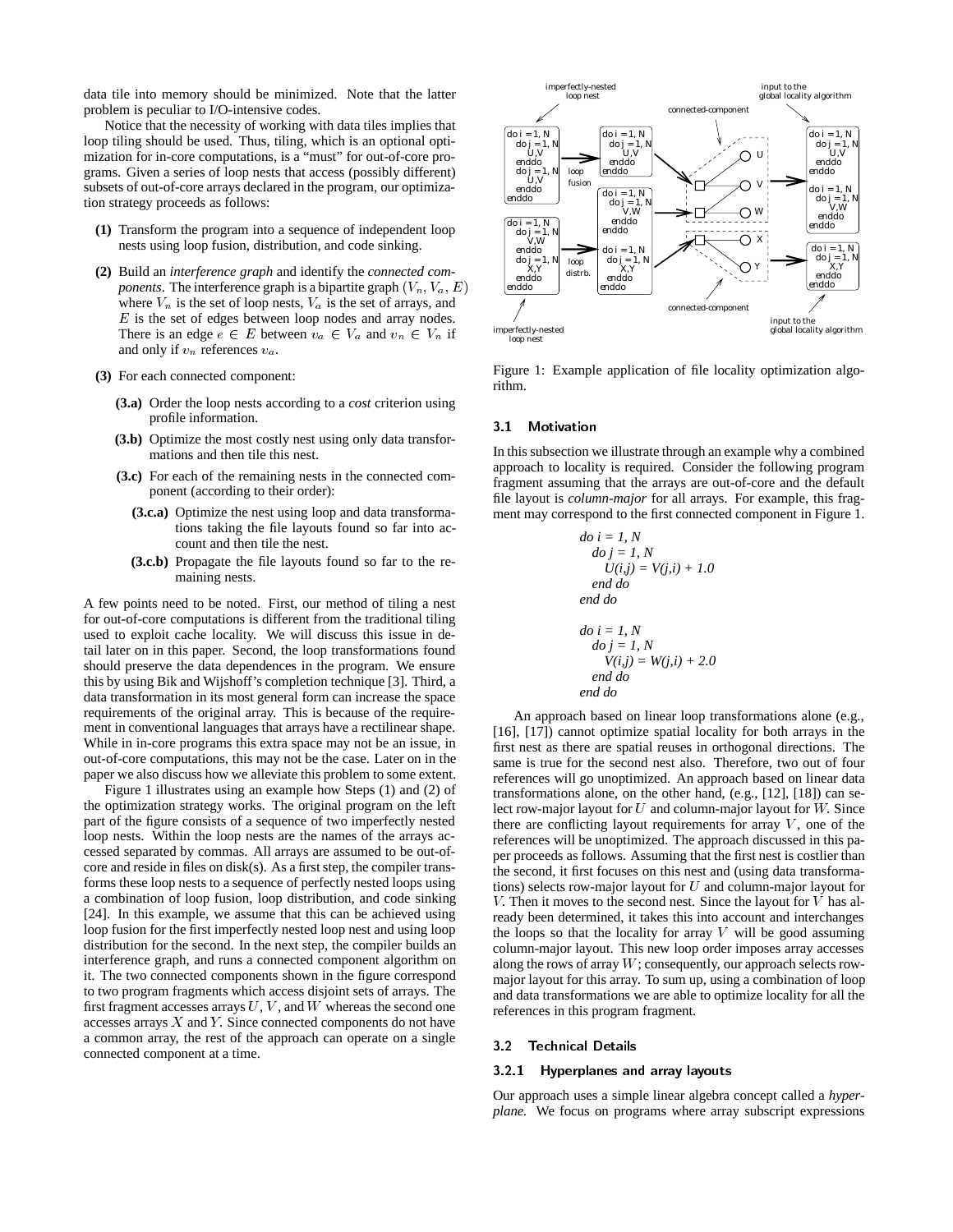

Figure 2: Example file layouts and their hyperplane vectors.

and loop bounds are affine functions of the enclosing loop indices and symbolic (loop-invariant) constants. In such a program, a reference to an  $m$ –dimensional array appearing in a  $k$ –dimensional loop nest can be represented by an access (or reference) matrix  $\mathcal L$ of size  $m \times k$  and an offset vector  $\bar{o}$  of size  $m$  [23]. For example, the reference  $V(j, i)$  in the first nest of the example fragment shown earlier can be represented by  $\mathcal{L}\bar{I}+\bar{o}$ , where

$$
\mathcal{L}=\left(\begin{array}{cc} 0 & 1 \\ 1 & 0 \end{array}\right),\, \bar{I}=\left(\begin{array}{c} i \\ j \end{array}\right),\, \text{and} \,\,\bar{o}=\left(\begin{array}{c} 0 \\ 0 \end{array}\right).
$$

In an <sup>m</sup>-dimensional data space, a *hyperplane* can be defined as a set of tuples

$$
\{(a_1,a_2,...,a_m)\mid g_1a_1+g_2a_2+...+g_ma_m=c\}
$$

where  $g_1, g_2,...,g_m$  (at least one which is nonzero) are rational numbers called *hyperplane coefficients* and <sup>c</sup> is a rational number called hyperplane constant [21]. We use a row vector  $g^T =$  $(g_1, g_2, ..., g_n)$  to denote a hyperplane family (for different values of  $c$ ).

To keep the discussion simple, we focus on two dimensional arrays; the results presented in this paper extend to higher dimensional arrays as well. In a two-dimensional data space, the hyperplanes are denoted by row vectors of the form  $(q_1, q_2)$ . In that case, we can think of a hyperplane family as parallel lines for a fixed coefficient set (that is, the  $(g_1, g_2)$  vector) and different values of c. An important property of the hyperplanes is that two data points (array elements)  $(a, b)$  and  $(c, d)$  lie along the same hyperplane if

 $(q_1, q_2) \left( \begin{array}{c} a \\ b \end{array} \right) = (q_1,$  $\begin{pmatrix} a \\ b \end{pmatrix} = (g_1, g_2) \begin{pmatrix} c \\ d \end{pmatrix}$ . For example, a hyperplane such as  $(0, 1)$  indicates that two elements belong to the same hy-

perplane as long as they have the same value for the column index (i.e., the second dimension); the value for the row index does not matter. It is important to note that a hyperplane family can be used to

partially define the file layout of an out-of-core array. In the case of a two-dimensional array, the vector  $(0, 1)$  is sufficient to indicate that the elements in a column of the array (i.e., the elements in a hyperplane with a specific  $c$  value) will be stored consecutively in file and will have *spatial locality*. The relative order of these columns in file is not as important provided that array size is large enough compared to the memory size which almost always holds true in out-of-core computations. In other words, the vector  $(0, 1)$  can be used for representing column-major file layout. A few possible file layouts and their associated hyperplane vectors for two-dimensional arrays are shown in Figure 2. The last layout given is an example of blocked layouts where each dashed square constitutes a block. Our method currently does not handle blocked layouts, although as it is it can be used for determining optimal storage of blocks in file with respect to each other. It should be emphasized that these file layouts are only a handful of the set of all possible layouts, and there are many other hyperplanes which can define file layouts in two-dimensional space. For example,  $(7, 4)$ also defines a hyperplane family and a file layout such that two array elements  $(a, b)$  and  $(c, d)$  lie along a same hyperplane (i.e., have spatial locality) if  $7a + 4b = 7c + 4d$ .

#### 3.2.2 Loop transformations

Nest-level optimizations transform a loop nest to increase data locality. Essentially, the objective is to obtain either temporal locality or stride-one access of the arrays which is important. To understand the effect of a loop transformation let us represent a loop nest of depth k which consists of loops  $i_1, i_2, \dots, i_k$  as a polyhedron defined by the loop limits. We use a k-dimensional vector  $\bar{I}$  =  $(i_1, i_2, \dots, i_k)$  called the iteration vector to denote the execution of the body of this loop nest with  $i_1 = i_1, i_2 = i_2, \dots, i_k = i_k$ .

ter the transformation, the new subscript function is  $\mathcal{L}T^{-1}I' + \bar{o}$ . Recall that we assume that the array subscript expressions and loop bounds are affine functions of enclosing loop indices and loopindex-independent variables. The class of iteration space transformations we are interested in can be represented using linear nonsingular transformation matrices. For a loop nest of depth  $k$ , the iteration space transformation matrix T is of size  $k \times k$ . Such a transformation maps each iteration vector  $\bar{I}$  of the original loop nest to an iteration  $\bar{I}' = T \bar{I}$  of the transformed loop nest. Therefore, af-The problem investigated in papers such as [23] and [16] is to select a suitable  $T$  such that the locality of the reference is improved and all the data dependencies in the original nest are preserved. For example, in a loop nest of depth 2; loop interchange is represented by a *unimodular* transformation matrix

$$
T=\left(\begin{array}{cc} 0 & 1 \\ 1 & 0 \end{array}\right).
$$

#### $3.2.3$ Combining loop and data layout transformations

The following claim gives us an important relation between a loop transformation, the file layout, and the access matrix in order for a given reference to have spatial locality in the innermost loop (see [13] for the proof).

**Claim 1** *Consider a reference*  $\mathcal{L}\bar{I} + \bar{\sigma}$  *to a 2-dimensional array* 

in a loop nest of depth k where 
$$
\mathcal{L} = \begin{pmatrix} a_{11} & a_{12} & \cdots & a_{1k} \\ a_{21} & a_{22} & \cdots & a_{2k} \end{pmatrix}
$$
 and let  $Q = \begin{pmatrix} q_{11} & q_{12} & \cdots & q_{1k} \\ q_{21} & q_{22} & \cdots & q_{2k} \\ \vdots & \vdots & \ddots & \vdots \\ q_{k1} & q_{k2} & \cdots & q_{kk} \end{pmatrix}$  be the inverse of the loop

 $\chi q_{k1} q_{k2} \cdots q_{kk}$  *transformation matrix. In order to have spatial locality in the innermost loop, this array should have a file layout represented by hyperplane*  $(g_1, g_2)$  *such that*  $(g_1, g_2)$   $\mathcal{L}(q_{1k}, q_{2k}, \dots, q_{kk})^T = 0.$ 

Since both  $(g_1, g_2)$  and  $(q_{1k}, q_{2k}, \dots, q_{kk})^T$  are unknown, this formulation is non-linear. However, if either of them is known, the other can easily be found. If we know the last column of <sup>Q</sup>,

$$
(g_1, g_2) \in \operatorname{Ker} \left\{ \mathcal{L}(q_{1k}, q_{2k}, \cdots, q_{kk})^T \right\}. \tag{1}
$$

Similarly, if we know  $(g_1, g_2)$ , then

$$
(q_{1k}, q_{2k}, \cdots, q_{kk})^T \in Ker \{(g_1, g_2) \mathcal{L}\}.
$$
 (2)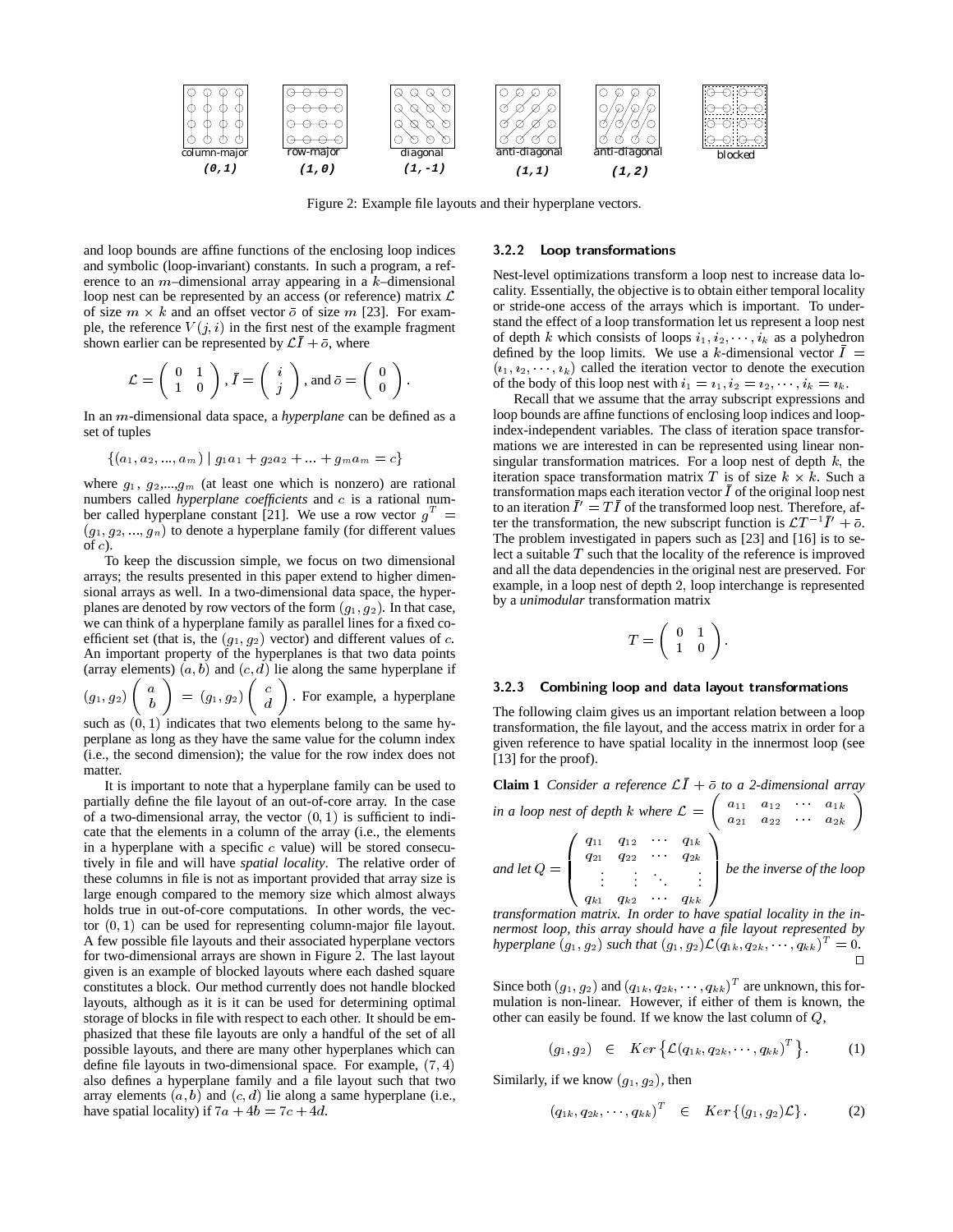Usually *Ker* sets may contain multiple vectors in which case we choose the one such that the gcd of its elements is minimum. Returning to the example given at the beginning of Section 3.1, we

find the access matrices for nest 1 are 
$$
\mathcal{L}_U = \begin{pmatrix} 1 & 0 \\ 0 & 1 \end{pmatrix}
$$
, and  $\mathcal{L}_{V_1} = \begin{pmatrix} 0 & 1 \\ 1 & 0 \end{pmatrix}$ ; and for nest 2 are  $\mathcal{L}_{V_2} = \begin{pmatrix} 1 & 0 \\ 0 & 1 \end{pmatrix}$ , and  $\mathcal{L}_W = \begin{pmatrix} 0 & 1 \\ 1 & 0 \end{pmatrix}$ . As mentioned earlier, for the first nest we apply only

data transformations; that is,  $(q_{12}, q_{22})^T = (0, 1)$  (Q is identity matrix). Using Relation  $(1)$  given above, for array  $U$ ,

$$
(g_1, g_2) \in Ker \left\{ \mathcal{L}_U \begin{pmatrix} 0 \\ 1 \end{pmatrix} \right\} \Longrightarrow (g_1, g_2) \in Ker \left\{ \begin{pmatrix} 0 \\ 1 \end{pmatrix} \right\}.
$$

A particular solution is  $(g_1, g_2) = (1, 0)$ ; i.e., array U should be stored row-major. For  $V$ ,

$$
(g_1, g_2) \in Ker \left\{ \mathcal{L}_{V_1} \left( \begin{array}{c} 0 \\ 1 \end{array} \right) \right\} \Longrightarrow (g_1, g_2) \in Ker \left\{ \left( \begin{array}{c} 1 \\ 0 \end{array} \right) \right\}.
$$

Selecting  $(g_1, g_2) = (0, 1)$  results in column-major layout for array  $V_{\cdot}$ 

Having fixed the layouts for these two arrays, we proceed with the second nest, assuming again that  $Q$  is the inverse of the loop transformation matrix for this nest. First, using Relation (2), we find the loop transformation which satisfies the reference to array  $\mathbf{v}$  $V$  in this nest:

$$
(q_{12}, q_{22})^T \in Ker \{ (0, 1) \mathcal{L}_{V_2} \} \Longrightarrow (q_{12}, q_{22})^T \in Ker \{ (0, 1) \}
$$

A particular solution is  $(q_{12}, q_{22})^T = (1, 0)^T$ , which in turn can be completed (using the approach in [3]) as  $Q = \begin{pmatrix} 0 & 1 \\ 1 & 0 \end{pmatrix}$ . Noti  $\begin{pmatrix} 0 & 1 \\ 1 & 0 \end{pmatrix}$ . Notice

that this matrix corresponds to loop interchange  $[24]$ . The only remaining task is to determine the optimal file layout for array W: By taking into account the last column of  $Q$  and using Relation  $(1)$ once more,

$$
(g_1, g_2) \in Ker \left\{ \mathcal{L}_W \left( \begin{array}{c} 1 \\ 0 \end{array} \right) \right\} \Longrightarrow (g_1, g_2) \in Ker \left\{ \left( \begin{array}{c} 0 \\ 1 \end{array} \right) \right\}
$$

which means that array W should have a row-major file layout. The resulting program is as follows.

$$
do u = 1, N
$$
  
\n
$$
do v = 1, N
$$
  
\n
$$
U(u,v) = V(v,u) + 1.0
$$
  
\n
$$
end do
$$
  
\n
$$
du = 1, N
$$
  
\n
$$
do v = 1, N
$$
  
\n
$$
V(v,u) = W(u,v) + 2.0
$$
  
\n
$$
end do
$$
  
\n
$$
end do
$$

### 3.3 Tiling of Out-of-Core Arrays

As mentioned earlier in the paper, tiling is mandatory for out-ofcore computations. Several transformations [24, 23] may need to be performed prior to tiling to ensure its legality. In our running example no such a transformation is necessary. A traditional tiling approach can derive the following code. Here <sup>B</sup> is the *tile size* and all the loops are tiled with this tile size. The loops  $UT$  and  $VT$  are the tile loops whereas the loops  $u'$  and  $v'$  are the element loops. Notice that tile loops are placed in the outer positions in each nest.

do 
$$
UT = 1, N, B
$$

\ndo  $VT = 1, N, B$ 

\n $<$  read data tiles for arrays  $U$  and  $V$  from files  $>$ 

\ndo  $u' = UT$ ,  $min(UT + B, N)$ 

\ndo  $v' = VT$ ,  $min(VT + B, N)$ 

\n $U(u', v') = V(v', u') + 1.0$ 

\nend do

\nend do

\n $= \int_{V}^{V} f(v') \, dv' + 1.0$ 

\nend do

\ndo  $V = 1, N, B$ 

\ndo  $VT = 1, N, B$ 

\ndo  $VT = 1, N, B$ 

\ndo  $V' = UT$ ,  $min(UT + B, N)$ 

\ndo  $u' = UT$ ,  $min(UT + B, N)$ 

\ndo  $v' = VT$ ,  $min(VT + B, N)$ 

\ndo  $V' = V$ ,  $min(VT + B, N)$ 

\ndo  $V = V(u', u') + 2.0$ 

\nend do

\nend do

\nend do

\nend do

\nend do

\nend do

\nend do

\nend do

\nend do

\nend do

 $\begin{bmatrix} 0 \\ 1 \end{bmatrix}$  Core computations. For array v, we are able to read 4 elements per VO call. The same situation also occurs with other array accesses. Although such a tiling strategy allows data reuse for the data tiles in memory, its I/O performance might be unexpectedly poor. The reason for this can be seen when we consider the tile access pattern shown in Figure 3(a). In this figure each circle corresponds to an array element and the arrows connecting the circles indicates file layouts (horizontal arrows for row-major and vertical arrows for column-major). The top two arrays are  $U$  and  $V$  in the first nest and the bottom two arrays are  $V$  and  $W$  in the second nest. Assuming that we have a main memory size of <sup>32</sup> elements (for illustration purposes), we can allocate this memory evenly across the arrays in a nest. Traditional tiling causes the tile access pattern shown in Figure 3(a). Let us focus on array  $V$  in the first nest. In order to read a  $4 \times 4$  data tile from the file we need to issue  $4$  I/O calls. Notice that the alternative of reading the entire array and sieving out the unwanted array elements may not be applicable in out-ofcore computations. For array  $V$ , we are able to read 4 elements per

Now consider the tile access pattern shown in Figure 3(b). Focusing on array  $V$  in the first nest, we see that in order to read 16 elements from the file we need to issue only <sup>2</sup> I/O calls (assuming that in a single I/O call *at most* <sup>8</sup> elements can be read or written). Notice that in both cases (Figure 3(a) and Figure 3(b)) we are using the *same amount* of in-core memory. This small example shows that by being a bit more careful about how to read the array elements from file into memory (i.e., how to tile the loop nests) we might be able to save a number of I/O calls.

The important point is to see that we can achieve this optimized tile access pattern by *not* tiling the innermost loop. This is in contrast with the traditional tiling strategy in which the innermost loop in the nest is almost always tiled (as long as it is legal to do so). Unfortunately, tiling the innermost loop in out-of-core computations (where disk accesses are very costly) can lead to excessive number of I/O calls as this loop (after linear transformations) exhibits spatial locality. Therefore, as a rule after applying the loop and data transformations to improve locality, tiling should be applied to all but the innermost loop in the nest. The tiled program corresponding to the access pattern shown in Figure 3(b) is as follows. *do UT = 1, N, B*

< *read data tiles for arrays U and V from files* <sup>&</sup>gt; *do u' = UT, min(UT+B,N) do v' = 1, N*  $U(u',v') = V(v',u') + 1.0$ *end do*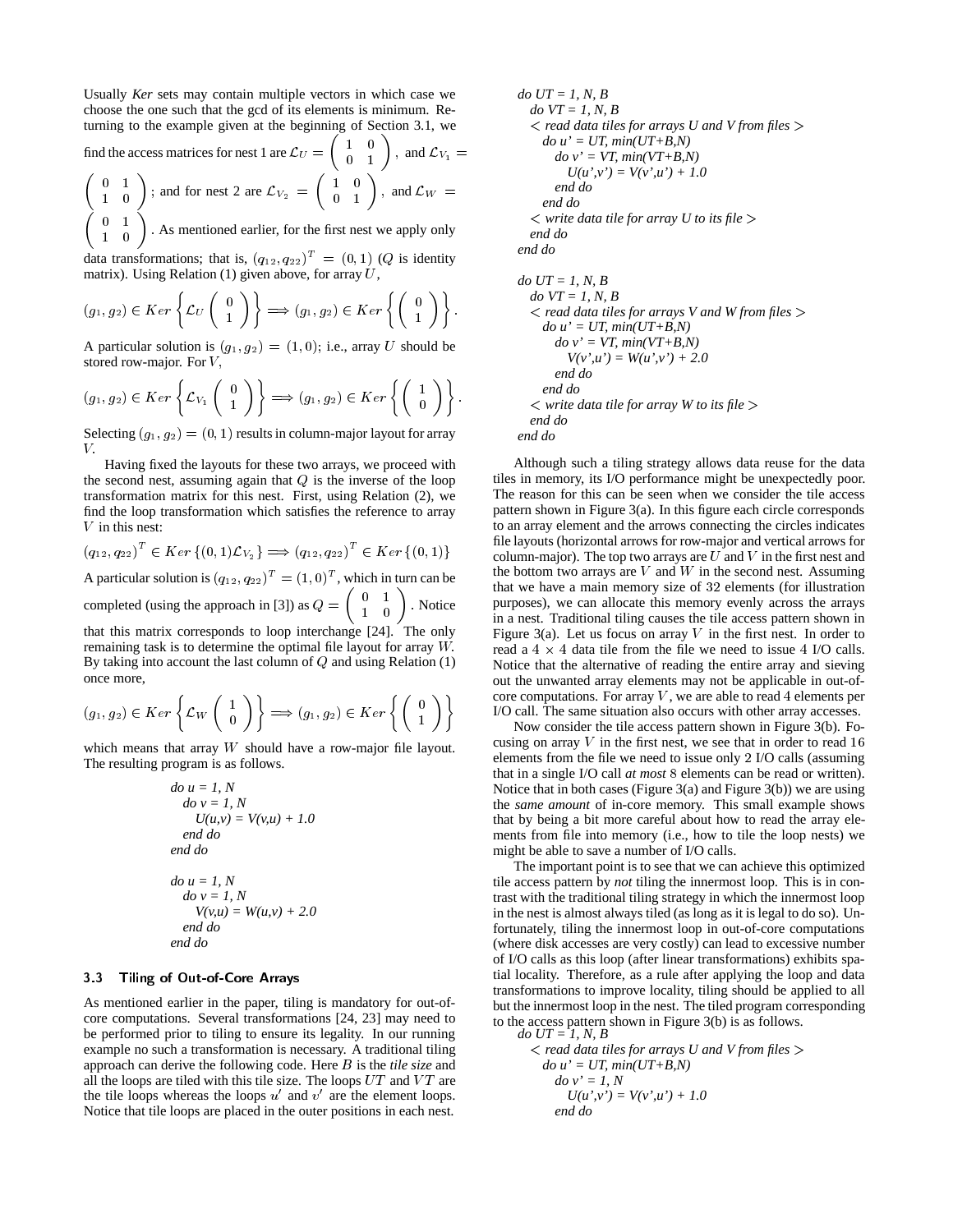

Figure 3: Different tile access patterns.

*end do* < *write data tile for array U to its file* <sup>&</sup>gt; *end do*

```
do UT = 1, N, B
  < read data tiles for arrays V and W from files >
   do u' = UT, min(UT+B,N)
     do v' = 1, N
       V(v', u') = W(u', v') + 2.0end do
   end do
  < write data tile for array W to its file >
end do
```
#### 3.4 Reducing the Extra Storage Requirements

When data transformations other than dimension re-indexing are applied, there might be an increase in the size of the array in question. The reason is that in conventional languages such as Fortran and C the arrays need be declared as rectilinear.

Consider the access matrix  $\begin{pmatrix} a & b \\ c & 0 \end{pmatrix}$  $\sim$   $\sim$   $\sim$  $c$  $\begin{pmatrix} b \\ 0 \end{pmatrix}$  for an array U after the

locality has been optimized and the transformed loop indices are  $u$ and v from outermost. Assume that  $a, b, c > 0$  and  $a \geq c$ . Further assume that  $1 \le u \le N'$  and  $1 \le v \le M'$ . Thus, the transformed reference  $U(au + bv, cu)$  is good from the locality point of view assuming column-major layout. However considering the bounds for  $u$  and  $v$  the array region accessed by this reference consists of  $(N' + M' - 1)(a + b) \times (N' - 1)c$  elements. The transformed array should be declared as  $U[a + b : aN' + bM', c : (N' - 1)c]$ . Consider now applying a data transformation represented by the

transformation matrix  $\begin{pmatrix} 1 & -1 \\ 0 & 1 \end{pmatrix}$  $\begin{pmatrix} 1 & -1 \\ 0 & 1 \end{pmatrix}$  to this access matrix. The new access matrix is  $\overline{a}$  $\begin{pmatrix} 1 & -1 \\ 0 & 1 \end{pmatrix} \begin{pmatrix} a & b \\ c & 0 \end{pmatrix} = \begin{pmatrix} 1 & 0 \\ 0 & 1 \end{pmatrix}$  $\begin{pmatrix} b \\ 0 \end{pmatrix} = \begin{pmatrix} a-c \\ c \end{pmatrix}$  $=\left(\begin{array}{cc} a-c & b \\ 0 & c \end{array}\right).$  $\begin{matrix} b \ 0 \end{matrix}$  $\begin{pmatrix} b \\ 0 \end{pmatrix}$ . Now  $\begin{pmatrix} by \\ res \end{pmatrix}$  Now this array needs to be declared as  $U[a-c+b : (a-c)N'+bM', c$ :

 $(N'-1)c$  covering a region of  $(a-c+b)(N'+M'-1) \times (N'-1)c$ elements. Depending on the actual values for  $a$  and  $c$  we may obtain a huge amount of reduction in the layout requirements. If  $a < c$  then we can use the following data transformation matrix:  $\left(\begin{array}{cc} -1 & 1 \\ 0 & 1 \end{array}\right)$ .

$$
\left(\begin{array}{cc} 0 & 1 \end{array}\right)
$$

The data transformation matrix chosen should have two important properties. First, it should not distort the good locality obtained by the previous data transformations. In our example, the <sup>0</sup> element in the access matrix should stay as 0: Second, it should result in a reduction in the size requirements. Although not unique nor the best, the transformation matrix given above has the desired properties. The determination of the data transformation which minimizes the space requirements is an issue that we will re-visit in the future.

### 4 Experimental Results

In this section we present experimental results obtained on the Intel Paragon at Caltech. Paragon uses a parallel file system called PFS which stripes files across <sup>64</sup> I/O nodes with <sup>64</sup>KB stripe units. In the experiments we applied the following methodology. We took ten codes from several benchmarks and math libraries. The salient features of these codes are shown in Table 1. Then we parallelized these codes for execution on the Paragon such that the inter-processor communication is eliminated. This allowed us to focus solely on the I/O performance of the codes and the scalability of the I/O subsystem. After this parallelization and data allocation, we generated five different out-of-core versions of each code using the PASSION runtime library [22]:

- col: fixed column-major file layout for every out-of-core array
- row: fixed row-major file layout for every out-of-core array
- l-opt: loop-optimized version: no file layout transformations
- d-opt: file layout-optimized version: no loop transformations
- c-opt: integrated loop and file layout transformations
- h-opt: hand optimized version using blocking and interleaving

The col and row are the original (unoptimized) programs. For the l-opt version, we used the best of the resulting codes generated by [16], [17], [23]. For the d-opt version, we used the best of the resulting codes generated by [18], [15], and [12]. c-opt (compiler optimized) version is the one obtained using the approach discussed in this paper. In obtaining h-opt we used chunking and interleaving in order to further reduce the number of I/O calls. For all the versions except c-opt all the loops carrying some form of reuse are tiled. For the c-opt version we used the tiling strategy explained in Section 3.3.

For each code we set the memory size allocated for the computation to  $1/128$ th of the sum of the sizes of the out-of-core arrays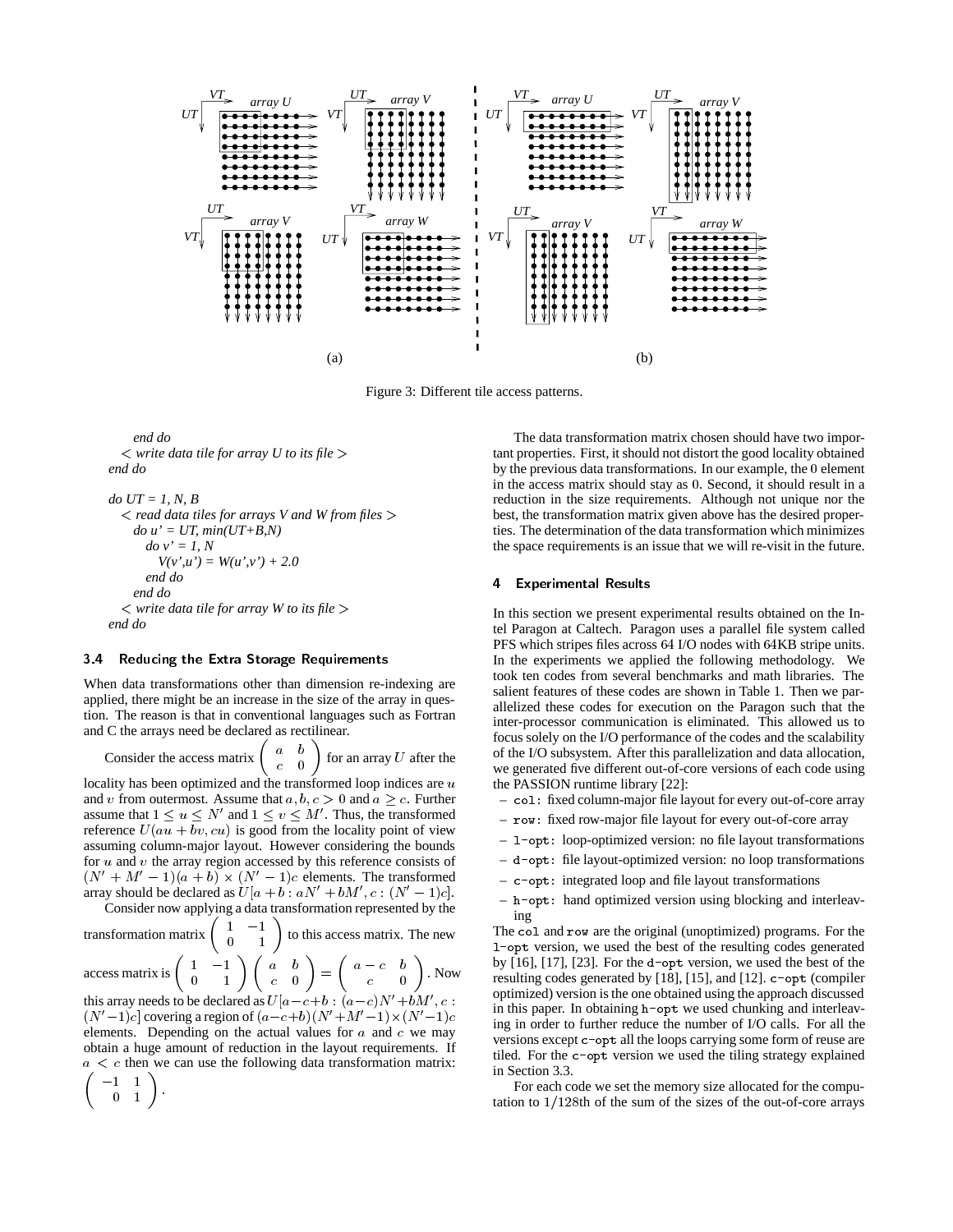Table 1: Programs used in our experiments. The iter column for each code shows the number of iterations of the outermost timing loop. The arrays gives the number and the dimensionality of the arrays accessed by the code.

| program | source    | iter           | arrays                    |
|---------|-----------|----------------|---------------------------|
| mat     |           | 2              | three $2-D$               |
| mxm     | Spec 92   | 3              | three 2-D                 |
| adi     | Livermore | 5              | three 1-D, three 3-D      |
| vpenta  | Spec92    | 3              | seven 2-D, two 3-D        |
| btrix   | Spec92    | $\overline{2}$ | twenty-five 1-D, four 4-D |
| emit    | Spec 92   | 2              | ten 1-D, three 3-D        |
| syr2k   | BLAS      | 2              | three 2-D                 |
| htribk  | Eispack   | 3              | five $2-D$                |
| gfunp   | Hompack   | 3              | one 1-D, five 2-D         |
| trans   | Nwchem    | 3              | two $2-D$                 |

Table 2: Experimental results on <sup>16</sup> nodes.

| program  | co1    | row   | l-opt | d-opt | $c$ -opt | h-opt |
|----------|--------|-------|-------|-------|----------|-------|
| mat      | 257.20 | 93.3  | 65.1  | 56.8  | 60.8     | 54.3  |
| mxm      | 220.01 | 181.5 | 100.0 | 112.6 | 79.8     | 67.0  |
| adi      | 144.12 | 134.9 | 22.8  | 46.5  | 22.8     | 22.8  |
| vpenta   | 135.00 | 47.1  | 100.0 | 47.1  | 47.1     | 29.9  |
| btrix    | 91.45  | 66.6  | 100.0 | 61.3  | 61.3     | 42.3  |
| emit     | 88.64  | 176.5 | 100.0 | 100.0 | 100.0    | 100.0 |
| syr2k    | 215.34 | 86.3  | 52.0  | 77.4  | 52.0     | 47.6  |
| htribk   | 248.61 | 110.8 | 127.2 | 81.1  | 81.1     | 72.6  |
| gfunp    | 86.05  | 128.4 | 73.3  | 68.0  | 46.9     | 34.0  |
| trans    | 181.90 | 100.0 | 100.0 | 48.2  | 48.2     | 48.2  |
| average: |        | 112.5 | 84.0  | 69.9  | 60.0     | 51.9  |

accessed in the code. Each dimension of each array used in the computation is set to 4; <sup>096</sup> double precision elements. However, some array dimensions with very small hard-coded dimension sizes were not modified as modifying them correctly would necessitate full understanding of the program in question.

Table 2 shows the results on <sup>16</sup> processors. For each data set, the col column gives the total execution time in *seconds*. The other columns, on the other hand, give the respective execution times as a fraction of that of col. As an example, the execution time of c-opt version of gfunp.4 is 46:9 percent of that of col. From these results we infer the following. First, the classical locality optimization schemes based on loop transformations alone may not work well for out-of-core computations. On average 1-opt brings only a 16% improvement over col. The approaches based on data transformations perform much better. Our integrated approach explained in this paper, however, results in a 40% reduction in the execution times with respect to col. Using a hand optimized version (h-opt) brings an additional 8% reduction over c-opt, which encourages us to incorporate array chunking and interleaving into our technique.

Table 3, on the other hand, shows the speedups obtained by different versions for processor sizes of <sup>16</sup>, <sup>32</sup>, <sup>64</sup>, and <sup>128</sup> using all <sup>64</sup> I/O nodes. It should be stressed that in obtaining these speedups we used the single node result of the respective versions. For example, the speedup for the c-opt version of emit. 3 was computed for  $p \in 16, 32, 64, 128$  as

# *Execution Time of the* c-opt *version of* emit.3 *on* <sup>1</sup> *node Execution Time of the* c-opt *version of* emit.3 *on* <sup>p</sup> *nodes*

Since the execution times of the parallelized codes on single nodes may not be as good as the best sequential version, these results are higher than we expected. Also, since the codes were parallelized such that there is no interprocessor communication, the scalability was limited only by the number of I/O nodes and the I/O subsystem bandwidth.

### 5 Conclusions

The increasing disparity between the speeds of disk subsystems and the speeds of other components (such as processors, memories, and interconnection networks) has rendered the problem of improving the performance of out-of-core programs (i.e., programs that access very large amounts of disk-resident data) very important and difficult. Programmers usually have to embed code for staging in and out of data between memory and I/O devices explicitly in the program. Often this results in non-portable and error-prone code. This paper presents a technique that an optimizing compiler can use to transform the in-core programs to derive I/O-efficient out-of-core versions. In doing this, the approach uses loop (iteration space) and file layout (data space) transformations. Specifically, this paper uses linear algebra techniques to derive good file layouts along with the accompanying loop transformations. Preliminary results show that our technique substantially reduces the time spent in performing I/O. Currently we are working on extending our approach across procedure boundaries. We are also working on the problem of determining optimal file layouts using techniques from integer linear programming.

Acknowledgments Mahmut Kandemir and Alok Choudhary are supported in part by NSF Young Investigator Award CCR-9357840 and NSF CCR-9509143. J. Ramanujam is supported in part by an NSF Young Investigator Award CCR-9457768.

#### References

- [1] W. Abu-Sufah, D. Kuck, and D. Lawrie. On the performance enhancement of paging systems through program analysis & transformations, *IEEE Trans. Comp.*, C-30(5):341–355, 1981.
- [2] J. Anderson, S. Amarasinghe, and M. Lam. Data and computation transformations for multiprocessors. In *Proc. 5th ACM SIGPLAN Symp. Prin. & Prac. Par. Prog.,* July 1995.
- [3] A. Bik, and H. Wijshoff. On a completion method for unimodular matrices. Technical Report 94–14, Dept. of Computer Science, Leiden University, 1994.
- [4] R. Bordawekar, A. Choudhary, K. Kennedy, C. Koelbel, and M. Paleczny. A model and compilation strategy for out-ofcore data-parallel programs. In *Proc. SIGPLAN Symp. Prin. & Prac. Par. Pro.,* July 1995.
- [5] R. Bordawekar, A. Choudhary, and J. Ramanujam. Automatic optimization of communication in out-of-core stencil codes. In *Proc. 10th ACM Int. Conf. Supercomp.*, pp. 366–373, 1996.
- [6] P. Brezany, T. Muck, and E. Schikuta. Language, compiler and parallel database support for I/O intensive applications, In *Proc. High Performance Computing & Networking*, 1995.
- [7] M. Cierniak, and W. Li. Unifying data and control transformations for distributed shared memory machines. Technical Report 542, CS Dept., University of Rochester, November 1994.
- [8] P. Corbett, D. Feitelson, S. Fineberg, Y. Hsu, B. Nitzberg, J. Prost, M. Snir, B. Traversat, and P. Wong. Overview of the MPI-IO parallel I/O interface, *Proc. 3rd Workshop I/O in Par. & Dist. Sys.,* Apr. 1995.